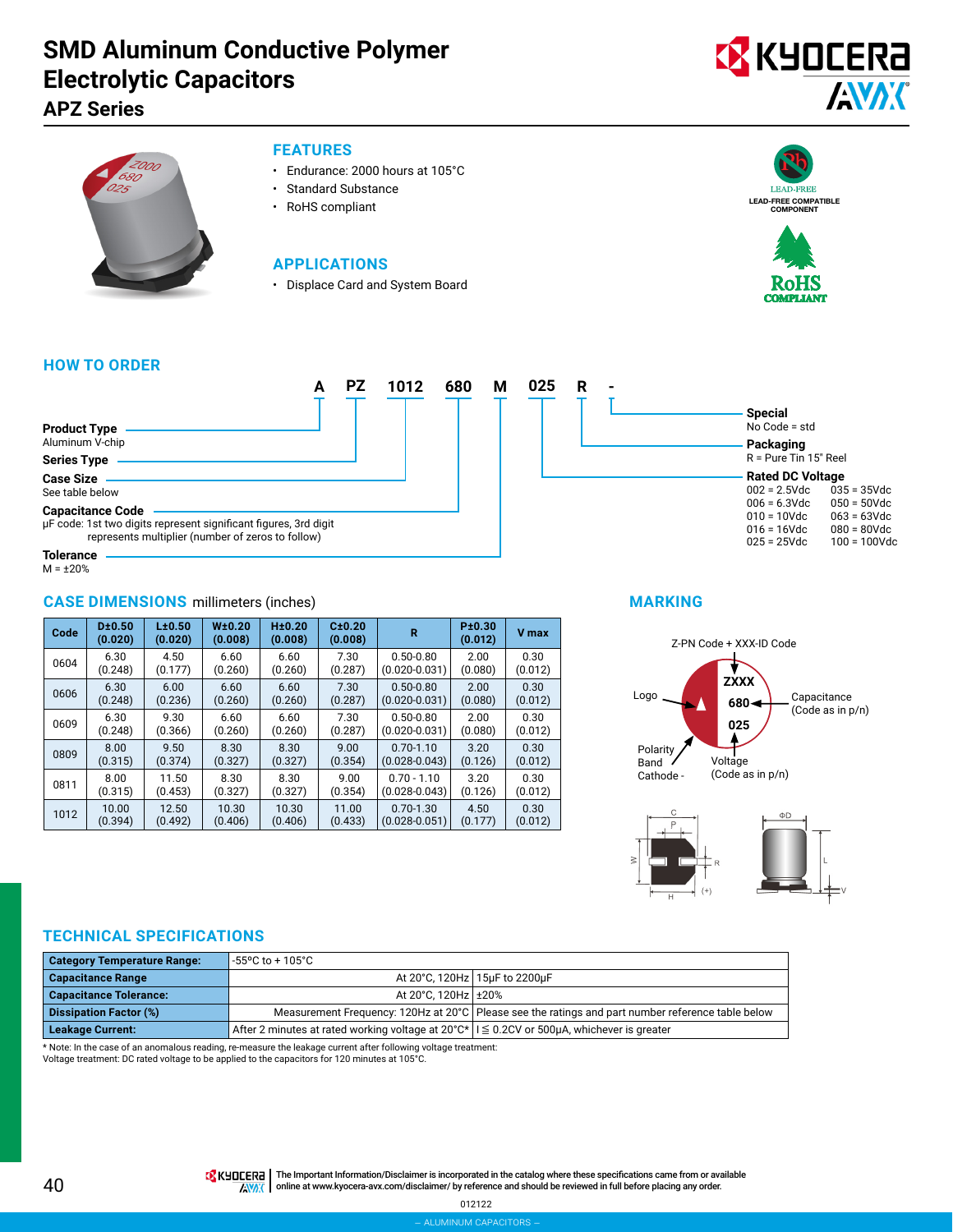# **SMD Aluminum Conductive Polymer Electrolytic Capacitors**



### **APZ Series**

### **CAPACITANCE AND RATED VOLTAGE RANGE (FIGURES DENOTES CASE SIZE)**

|      | <b>Capacitance</b> |            | Rated Voltage DC (V <sub>R</sub> ) |            |                     |                     |                     |            |      |            |             |
|------|--------------------|------------|------------------------------------|------------|---------------------|---------------------|---------------------|------------|------|------------|-------------|
| μF.  | Code               | 2.5V       | 6.3V                               | <b>10V</b> | <b>16V</b>          | 25V                 | 35V                 | <b>50V</b> | 63V  | <b>80V</b> | <b>100V</b> |
| 15   | 150                |            |                                    |            |                     | 0604                |                     |            |      |            |             |
| 22   | 220                |            |                                    |            |                     | 0604,0606           | 0606                | 0606       | 0606 |            | 0811        |
| 27   | 270                |            |                                    |            |                     | 0606                | 0606                |            |      | 0811       |             |
| 33   | 330                |            |                                    |            |                     | 0604                | 0606                | 0606       | 0609 |            |             |
| 47   | 470                |            |                                    |            | 0604, 0606          | 0604, 0606,<br>0609 | 0606, 0609          | 0609       | 0809 | 1012       | 1012        |
| 56   | 560                |            |                                    |            |                     | 0604, 0606          |                     |            | 0811 |            |             |
| 68   | 680                |            |                                    |            | 0606                | 0604,0606           | 0606, 0609          | 0811       |      | 1012       |             |
| 82   | 820                |            |                                    |            |                     |                     |                     | 0811, 1012 |      |            |             |
| 100  | 101                |            |                                    | 0604       | 0604,0606           | 0604, 0606,<br>0609 | 0609, 0809,<br>0811 | 0811, 1012 | 1012 |            |             |
| 120  | 121                |            |                                    | 0606       | 0604                |                     |                     | 0811       |      |            |             |
| 150  | 151                |            |                                    |            | 0606, 0609          | 0609                | 0811                | 1012       |      |            |             |
| 180  | 181                |            |                                    |            | 0606, 0609          |                     |                     |            |      |            |             |
| 220  | 221                | 0604       | 0604,0606                          | 0606, 0609 | 0609                | 0609, 0811          | 0811                | 1012       |      |            |             |
| 270  | 271                |            | 0606                               |            | 0609,0809           |                     | 0811, 1012          |            |      |            |             |
| 330  | 331                | 0604, 0606 | 0606                               | 0609       | 0609, 0811,<br>1012 | 0811, 1012          | 1012                |            |      |            |             |
| 390  | 391                | 0606       |                                    |            |                     |                     |                     |            |      |            |             |
| 470  | 471                | 0606       | 0609                               | 0609,0809  |                     | 0811, 1012          | 1012                |            |      |            |             |
| 560  | 561                | 0606       | 0609                               | 0811, 1012 | 0811                | 1012                |                     |            |      |            |             |
| 680  | 681                | 0609       |                                    |            | 1012                | 1012                |                     |            |      |            |             |
| 820  | 821                | 0609       |                                    |            |                     |                     |                     |            |      |            |             |
| 1000 | 102                |            | 0811                               | 0811, 1012 | 1012                |                     |                     |            |      |            |             |
| 1500 | 152                |            | 0811                               | 1012       |                     |                     |                     |            |      |            |             |
| 2200 | 222                |            | 1012                               |            |                     |                     |                     |            |      |            |             |

Released ratings

### **RATINGS & PART NUMBER REFERENCE**

| Part No.        | <b>Case Size</b> | Capacitance $(\mu F)$                            | <b>Rated Voltage (V)</b> | <b>DCL Max.</b><br>$(\mu A)$ | DF Max.<br>(%)                    | <b>ESR Max.</b><br>@100kHz<br>$(m\Omega)$ | 100kHz RMS<br><b>Current</b><br>$(mA)/105^{\circ}C$ |  |  |  |
|-----------------|------------------|--------------------------------------------------|--------------------------|------------------------------|-----------------------------------|-------------------------------------------|-----------------------------------------------------|--|--|--|
|                 | 2.5 Volt         |                                                  |                          |                              |                                   |                                           |                                                     |  |  |  |
| APZ0604221M002R | 0604             | 220                                              | 2.5                      | 500                          | 8                                 | 20                                        | 2700                                                |  |  |  |
| APZ0604331M002R | 0604             | 330                                              | 2.5                      | 500                          | 8                                 | 20                                        | 2700                                                |  |  |  |
| APZ0606331M002R | 0606             | 330                                              | 2.5                      | 500                          | 8                                 | 20                                        | 2700                                                |  |  |  |
| APZ0606391M002R | 0606             | 390                                              | 2.5                      | 500                          | 8                                 | 20                                        | 2800                                                |  |  |  |
| APZ0606471M002R | 0606             | 470                                              | 2.5                      | 500                          | 8                                 | 20                                        | 2900                                                |  |  |  |
| APZ0606561M002R | 0606             | 560                                              | 2.5                      | 500                          | 8                                 | 20                                        | 3000                                                |  |  |  |
| APZ0609681M002R | 0609             | 680                                              | 2.5                      | 500                          | 8                                 | 15                                        | 4300                                                |  |  |  |
| APZ0609821M002R | 0609             | 820                                              | 2.5                      | 500                          | 8                                 | 15                                        | 4300                                                |  |  |  |
| 6.3 Volt        |                  |                                                  |                          |                              |                                   |                                           |                                                     |  |  |  |
| APZ0604221M006R | 0604             | 220                                              | 6.3                      | 500                          | 8                                 | 20                                        | 2700                                                |  |  |  |
| APZ0606221M006R | 0606             | 220                                              | 6.3                      | 500                          | 8                                 | 20                                        | 2800                                                |  |  |  |
| APZ0606271M006R | 0606             | 270                                              | 6.3                      | 500                          | 8                                 | 20                                        | 3000                                                |  |  |  |
| APZ0606331M006R | 0606             | 330                                              | 6.3                      | 500                          | 8                                 | 20                                        | 2100                                                |  |  |  |
| APZ0609471M006R | 0609             | 470                                              | 6.3                      | 592                          | 8                                 | 15                                        | 3500                                                |  |  |  |
| APZ0609561M006R | 0609             | 560                                              | 6.3                      | 706                          | 8                                 | 15                                        | 3700                                                |  |  |  |
| APZ0811102M006R | 0811             | 1000                                             | 6.3                      | 1260                         | 8                                 | 15                                        | 4300                                                |  |  |  |
| APZ0811152M006R | 0811             | 1500                                             | 6.3                      | 1890                         | 8                                 | 15                                        | 4400                                                |  |  |  |
| APZ1012222M006R | 1012             | 2200                                             | 6.3                      | 2772                         | 8                                 | 15                                        | 5600                                                |  |  |  |
|                 |                  |                                                  | 10 Volt                  |                              |                                   |                                           |                                                     |  |  |  |
| APZ0604101M010R | 0604             | 100                                              | 10                       | 500                          | 12                                | 50                                        | 2500                                                |  |  |  |
| APZ0606121M010R | 0606             | 120                                              | 10                       | 500                          | 12                                | 30                                        | 2700                                                |  |  |  |
| APZ0606221M010R | 0606             | 220                                              | 10                       | 500                          | 12                                | 30                                        | 2700                                                |  |  |  |
| APZ0609221M010R | 0609<br>.        | 220<br>$\sim$ $\sim$ $\sim$ $\sim$<br>$\sim$ $-$ | 10<br>.                  | 500<br>$\cdots$              | 12<br>$\sim$ $\sim$ $\sim$ $\sim$ | 20                                        | 3000                                                |  |  |  |

All technical data relates to an ambient temperature of +25C. Capacitance and DF are measured at 120Hz, 0.5RMS with DC bias of 2.2 volts.

DCL is measured at rated voltage after 5 minutes.

The Important Information/Disclaimer is incorporated in the catalog where these specifications came from or available<br>online at [www.kyocera-avx.com/disclaimer/](http://www.kyocera-avx.com/disclaimer/) by reference and should be reviewed in full before placing any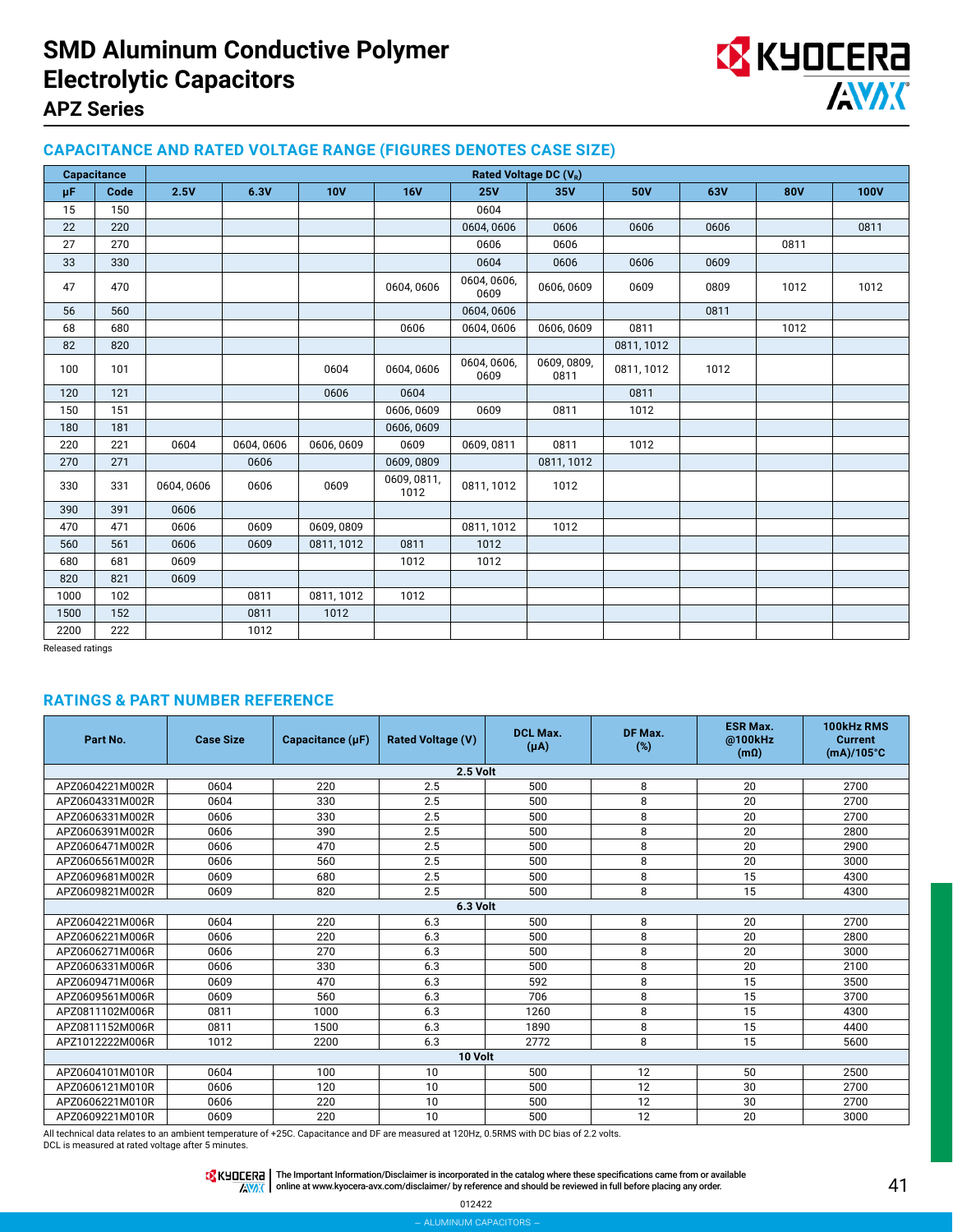## **SMD Aluminum Conductive Polymer Electrolytic Capacitors APZ Series**



| Part No.                           | <b>Case Size</b> | Capacitance $(\mu F)$ | <b>Rated Voltage (V)</b> | <b>DCL Max.</b><br>$(\mu A)$ | DF Max.<br>(%)        | <b>ESR Max.</b><br>@100kHz<br>$(m\Omega)$ | 100kHz RMS<br><b>Current</b><br>$(mA)/105^{\circ}C$ |
|------------------------------------|------------------|-----------------------|--------------------------|------------------------------|-----------------------|-------------------------------------------|-----------------------------------------------------|
| APZ0609331M010R                    | 0609             | 330                   | 10                       | 660                          | 12                    | 20                                        | 3100                                                |
| APZ0609471M010R                    | 0609             | 470                   | 10                       | 940                          | 12                    | 30                                        | 3400                                                |
| APZ0809471M010R                    | 0809             | 470                   | 10                       | 940                          | 12                    | 22                                        | 3400                                                |
| APZ0811561M010R                    | 0811             | 560                   | 10                       | 1120                         | 12                    | 20                                        | 3600                                                |
| APZ1012561M010R                    | 1012             | 560                   | 10                       | 1120                         | 12                    | 20                                        | 5000                                                |
| APZ0811102M010R                    | 0811             | 1000                  | 10                       | 2000                         | 12                    | 15                                        | 4200                                                |
| APZ1012102M010R                    | 1012             | 1000                  | 10                       | 2000                         | 12                    | 15                                        | 4400                                                |
| APZ1012152M010R                    | 1012             | 1500                  | 10                       | 3000                         | 12                    | 15                                        | 4400                                                |
|                                    |                  |                       | 16 Volt                  |                              |                       |                                           |                                                     |
| APZ0604470M016R                    | 0604             | 47                    | 16                       | 500                          | 12                    | 50                                        | 2000                                                |
| APZ0606470M016R                    | 0606             | 47                    | 16                       | 500                          | 12                    | 40                                        | 1700                                                |
| APZ0606680M016R                    | 0606             | 68                    | 16                       | 500                          | 12                    | 40                                        | 2000                                                |
| APZ0604101M016R                    | 0604<br>0606     | 100                   | 16<br>16                 | 500                          | 12<br>$\overline{12}$ | 50<br>30                                  | 2000                                                |
| APZ0606101M016R<br>APZ0604121M016R | 0604             | 100<br>120            | 16                       | 500<br>500                   | 12                    | 50                                        | 2400<br>2000                                        |
| APZ0606151M016R                    | 0606             | 150                   | 16                       | 500                          | 12                    | 30                                        | 2400                                                |
| APZ0609151M016R                    | 0609             | 150                   | 16                       | 500                          | 12                    | 25                                        | 2600                                                |
| APZ0606181M016R                    | 0606             | 180                   | 16                       | 576                          | 12                    | 60                                        | 2500                                                |
| APZ0609181M016R                    | 0609             | 180                   | 16                       | 576                          | 12                    | 25                                        | 2700                                                |
| APZ0609221M016R                    | 0609             | 220                   | 16                       | 704                          | 12                    | 25                                        | 2500                                                |
| APZ0609271M016R                    | 0609             | 270                   | 16                       | 864                          | 12                    | 25                                        | 2600                                                |
| APZ0809271M016R                    | 0809             | 270                   | 16                       | 864                          | 12                    | 25                                        | 2800                                                |
| APZ0609331M016R                    | 0609             | 330                   | 16                       | 1056                         | 12                    | 25                                        | 2600                                                |
| APZ0811331M016R                    | 0811             | 330                   | 16                       | 1056                         | 12                    | 20                                        | 4000                                                |
| APZ1012331M016R                    | 1012             | 330                   | 16                       | 1056                         | 12                    | 20                                        | 5000                                                |
| APZ0811561M016R                    | 0811             | 560                   | 16                       | 1792                         | 12                    | 20                                        | 3500                                                |
| APZ1012681M016R                    | 1012             | 680                   | 16                       | 2176                         | 12                    | 20                                        | 4000                                                |
| APZ1012102M016R                    | 1012             | 1000                  | 16                       | 3200                         | 12                    | 20                                        | 4100                                                |
|                                    |                  |                       | 25 Volt                  |                              |                       |                                           |                                                     |
| APZ0604150M025R                    | 0604             | 15                    | 25                       | 500                          | 12                    | 100                                       | 400                                                 |
| APZ0604220M025R                    | 0604             | 22                    | 25                       | 500                          | 12                    | 100                                       | 400                                                 |
| APZ0606220M025R                    | 0606             | 22                    | 25                       | 500                          | 12                    | 80                                        | 1600                                                |
| APZ0606270M025R                    | 0606             | 27                    | 25                       | 500                          | 12                    | 50                                        | 1100                                                |
| APZ0604330M025R                    | 0604             | 33                    | 25                       | 500                          | 12                    | 100                                       | 400                                                 |
| APZ0604470M025R                    | 0604             | 47                    | 25                       | 500                          | 12                    | 100                                       | 400                                                 |
| APZ0606470M025R<br>APZ0609470M025R | 0606<br>0609     | 47<br>47              | 25<br>25                 | 500<br>500                   | 12<br>12              | 50<br>35                                  | 1800<br>2000                                        |
| APZ0604560M025R                    | 0604             | 56                    | 25                       | 500                          | 12                    | 60                                        | 1000                                                |
| APZ0606560M025R                    | 0606             | 56                    | 25                       | 500                          | 12                    | 50                                        | 1800                                                |
| APZ0604680M025R                    | 0604             | 68                    | 25                       | 500                          | 12                    | 60                                        | 900                                                 |
| APZ0606680M025R                    | 0606             | 68                    | 25                       | 500                          | 12                    | 50                                        | 1800                                                |
| APZ0604101M025R                    | 0604             | 100                   | 25                       | 500                          | 12                    | 60                                        | 1000                                                |
| APZ0606101M025R                    | 0606             | 100                   | 25                       | 500                          | 12                    | 50                                        | 2100                                                |
| APZ0609101M025R                    | 0609             | 100                   | $\overline{25}$          | 500                          | 12                    | 30                                        | 2400                                                |
| APZ0609151M025R                    | 0609             | 150                   | 25                       | 750                          | 12                    | 30                                        | 2500                                                |
| APZ0609221M025R                    | 0609             | 220                   | 25                       | 1100                         | 12                    | 30                                        | 2500                                                |
| APZ0811221M025R                    | 0811             | 220                   | 25                       | 1100                         | 12                    | 30                                        | 2600                                                |
| APZ0811331M025R                    | 0811             | 330                   | 25                       | 1650                         | 12                    | 30                                        | 2700                                                |
| APZ1012331M025R                    | 1012             | 330                   | 25                       | 1650                         | 12                    | 22                                        | 2800                                                |
| APZ0811471M025R                    | 0811             | 470                   | 25                       | 2350                         | 12                    | 30                                        | 2800                                                |
| APZ1012471M025R                    | 1012             | 470                   | 25                       | 2350                         | 12                    | 22                                        | 3100                                                |
| APZ1012561M025R                    | 1012             | 560                   | 25                       | 2800                         | 12                    | 22                                        | 3300                                                |
| APZ1012681M025R                    | 1012             | 680                   | 25<br>35 Volt            | 3400                         | 12                    | 22                                        | 3300                                                |
| APZ0606220M035R                    | 0606             | 22                    | 35                       | 500                          | 12                    | 60                                        | 1100                                                |
| APZ0606270M035R                    | 0606             | 27                    | 35                       | 500                          | 12                    | 60                                        | 1100                                                |
| APZ0606330M035R                    | 0606             | 33                    | 35                       | 500                          | 12                    | 60                                        | 1100                                                |
| APZ0606470M035R                    | 0606             | 47                    | 35                       | 500                          | 12                    | 45                                        | 1100                                                |
| APZ0609470M035R                    | 0609             | 47                    | 35                       | 500                          | 12                    | 50                                        | 1500                                                |
| APZ0606680M035R                    | 0606             | 68                    | 35                       | 500                          | 12                    | 45                                        | 1100                                                |
| APZ0609680M035R                    | 0609             | 68                    | 35                       | 500                          | 12                    | 40                                        | 1800                                                |
| APZ0609101M035R                    | 0609             | 100                   | 35                       | 700                          | 12                    | 40                                        | 2100                                                |

All technical data relates to an ambient temperature of +25C. Capacitance and DF are measured at 120Hz, 0.5RMS with DC bias of 2.2 volts. DCL is measured at rated voltage after 5 minutes.

The Important Information/Disclaimer is incorporated in the catalog where these specifications came from or available<br>online at [www.kyocera-avx.com/disclaimer/](http://www.kyocera-avx.com/disclaimer/) by reference and should be reviewed in full before placing any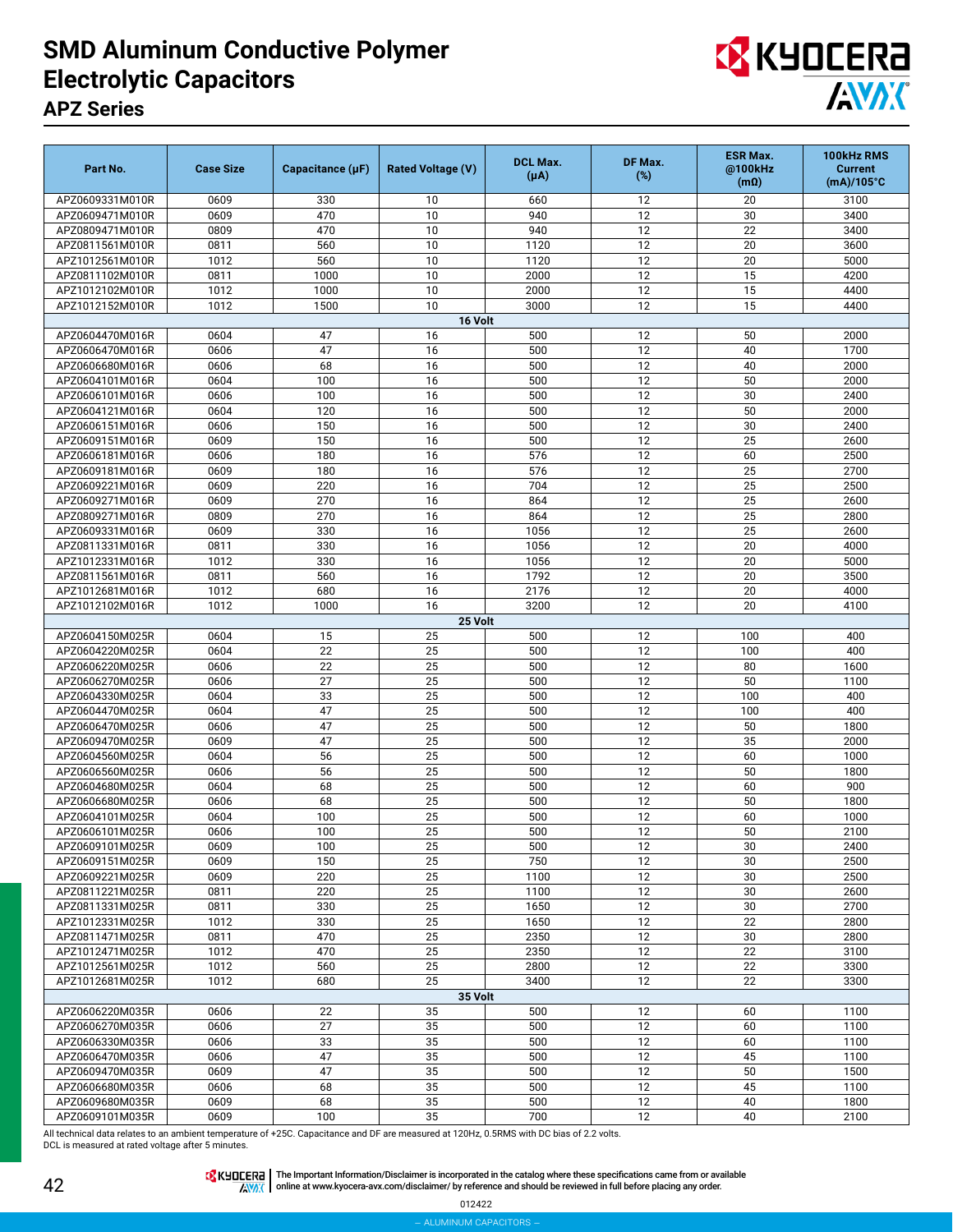## **SMD Aluminum Conductive Polymer Electrolytic Capacitors APZ Series**



| Part No.        | <b>Case Size</b> | Capacitance (µF) | <b>Rated Voltage (V)</b> | <b>DCL Max.</b><br>$(\mu A)$ | DF Max.<br>(%)  | <b>ESR Max.</b><br>@100kHz<br>$(m\Omega)$ | 100kHz RMS<br><b>Current</b><br>$(mA)/105^{\circ}C$ |
|-----------------|------------------|------------------|--------------------------|------------------------------|-----------------|-------------------------------------------|-----------------------------------------------------|
| APZ0809101M035R | 0809             | 100              | 35                       | 700                          | 12              | 40                                        | 2800                                                |
| APZ0811101M035R | 0811             | 100              | 35                       | 700                          | $\overline{12}$ | 30                                        | 3000                                                |
| APZ0811151M035R | 0811             | 150              | 35                       | 1050                         | 12              | 30                                        | 3000                                                |
| APZ0811221M035R | 0811             | 220              | 35                       | 1540                         | 12              | 30                                        | 2400                                                |
| APZ0811271M035R | 0811             | 270              | 35                       | 1890                         | 12              | 30                                        | 2500                                                |
| APZ1012271M035R | 1012             | 270              | 35                       | 1890                         | 12              | 30                                        | 2700                                                |
| APZ1012331M035R | 1012             | 330              | 35                       | 2310                         | 12              | 30                                        | 2700                                                |
| APZ1012471M035R | 1012             | 470              | 35                       | 3290                         | 12              | 30                                        | 3000                                                |
|                 |                  |                  | 50 Volt                  |                              |                 |                                           |                                                     |
| APZ0606220M050R | 0606             | 22               | 50                       | 500                          | 12              | 80                                        | 800                                                 |
| APZ0606330M050R | 0606             | 33               | 50                       | 500                          | 12              | 80                                        | 850                                                 |
| APZ0609470M050R | 0609             | 47               | 50                       | 500                          | 12              | 60                                        | 1400                                                |
| APZ0811680M050R | 0811             | 68               | 50                       | 680                          | 12              | 30                                        | 2000                                                |
| APZ0811820M050R | 0811             | 82               | 50                       | 820                          | 12              | 30                                        | 2000                                                |
| APZ1012820M050R | 1012             | 82               | 50                       | 820                          | 12              | 30                                        | 2000                                                |
| APZ0811101M050R | 0811             | 100              | 50                       | 1000                         | 12              | 30                                        | 2000                                                |
| APZ1012101M050R | 1012             | 100              | 50                       | 1000                         | 12              | 30                                        | 2100                                                |
| APZ0811121M050R | 0811             | 120              | 50                       | 1200                         | 12              | 30                                        | 2000                                                |
| APZ1012151M050R | 1012             | 150              | 50                       | 1500                         | 12              | 30                                        | 2100                                                |
| APZ1012221M050R | 1012             | 220              | 50                       | 2200                         | 12              | 30                                        | 2300                                                |
|                 |                  |                  | 63 Volt                  |                              |                 |                                           |                                                     |
| APZ0606220M063R | 0606             | 22               | 63                       | 500                          | 12              | 80                                        | 450                                                 |
| APZ0609330M063R | 0609             | 33               | 63                       | 500                          | 12              | 60                                        | 500                                                 |
| APZ0809470M063R | 0809             | 47               | 63                       | 592                          | 12              | 60                                        | 1000                                                |
| APZ0811560M063R | 0811             | 56               | 63                       | 706                          | 12              | 40                                        | 1400                                                |
| APZ1012101M063R | 1012             | 100              | 63                       | 1260                         | 12              | 40                                        | 1600                                                |
|                 |                  |                  | 80 Volt                  |                              |                 |                                           |                                                     |
| APZ0811270M080R | 0811             | 27               | 80                       | 500                          | 12              | 50                                        | 600                                                 |
| APZ1012470M080R | 1012             | 47               | 80                       | 752                          | 12              | 50                                        | 900                                                 |
| APZ1012680M080R | 1012             | 68               | 80                       | 1088                         | 12              | 50                                        | 900                                                 |
|                 |                  |                  | <b>100 Volt</b>          |                              |                 |                                           |                                                     |
| APZ0811220M100R | 0811             | 22               | 100                      | 500                          | 15              | 50                                        | 600                                                 |
| APZ1012470M100R | 1012             | 47               | 100                      | 940                          | 15              | 50                                        | 900                                                 |

All technical data relates to an ambient temperature of +25C. Capacitance and DF are measured at 120Hz, 0.5RMS with DC bias of 2.2 volts.

DCL is measured at rated voltage after 5 minutes.

#### **FREQUENCY COEFFICIENT OF PERMISSIBLE RIPPLE CURRENT**

| Frequency   | 120Hz $\leq$ F(Hz) < 1kHz | 1kHz $\leq$ F(Hz) < 10kHz | 10kHz $\leq$ F(Hz) < 100kHz | 100kHz $\leq$ F(Hz) < 500kHz |
|-------------|---------------------------|---------------------------|-----------------------------|------------------------------|
| Coefficient | 0.05                      | 0.30                      | Ა.70                        | 1.00                         |

#### **QUALIFICATION TABLE**

| <b>Test</b>                        | APZ series (Temperature Range -55°C to +105°C)                                                                                                                                             |                           |                                            |  |  |  |  |
|------------------------------------|--------------------------------------------------------------------------------------------------------------------------------------------------------------------------------------------|---------------------------|--------------------------------------------|--|--|--|--|
|                                    | <b>Condition</b>                                                                                                                                                                           |                           | <b>Characteristics</b>                     |  |  |  |  |
|                                    |                                                                                                                                                                                            | <b>Visual examination</b> | no visible damage                          |  |  |  |  |
|                                    | The following specifications shall be satisfied when                                                                                                                                       | $\Delta C/C$              | $\leq$ ±20% of the initial limit           |  |  |  |  |
| <b>Endurance</b>                   | the capacitors are restored to 20°C after the rated                                                                                                                                        | DF                        | $\leq$ 150% of the initial specified limit |  |  |  |  |
|                                    | voltage is applied for 2000 hours at 105°C.                                                                                                                                                | <b>ESR</b>                | $\leq$ 150% of the initial specified limit |  |  |  |  |
|                                    |                                                                                                                                                                                            | <b>DCL</b>                | $\leq$ Initial specified limit             |  |  |  |  |
|                                    |                                                                                                                                                                                            | <b>Visual examination</b> | no visible damage                          |  |  |  |  |
|                                    | The following specifications shall be satisfied when<br>the capacitors are restored to 20°C after subjection<br>them to store at 60°C, 90 to 95% RH for 2000 hours,<br>without DC applied. | $\Delta C/C$              | $\leq$ ±20% of the initial limit           |  |  |  |  |
| <b>Damp Heat</b><br>(Steady State) |                                                                                                                                                                                            | DF                        | $\leq$ 150% of the initial specified limit |  |  |  |  |
|                                    |                                                                                                                                                                                            | <b>ESR</b>                | $\leq$ 150% of the initial specified limit |  |  |  |  |
|                                    |                                                                                                                                                                                            | <b>DCL</b>                | $\leq$ Initial specified limit             |  |  |  |  |
|                                    | The capacitors shall be subjected to 1000 cycles                                                                                                                                           | <b>Visual examination</b> | no visible damage                          |  |  |  |  |
|                                    | each consisting of charge with the surge voltages                                                                                                                                          | $\Delta C/C$              | $\leq$ ±20% of the initial limit           |  |  |  |  |
| <b>Surge Voltage</b>               | specified at normal temperature for 30 seconds.                                                                                                                                            | DF                        | $\leq$ 150% of the initial specified limit |  |  |  |  |
|                                    | Through a protective resistor $(R = 1k\Omega)$ and<br>discharge for 5 minutes 30 seconds.                                                                                                  | <b>ESR</b>                | $\leq$ 150% of the initial specified limit |  |  |  |  |
|                                    |                                                                                                                                                                                            | <b>DCL</b>                | $\leq$ Initial specified limit             |  |  |  |  |

TR KUDLERA | The Important Information/Disclaimer is incorporated in the catalog where these specifications came from or available AVAX online at [www.kyocera-avx.com/disclaimer/](http://www.kyocera-avx.com/disclaimer/) by reference and should be reviewed in full before placing any order.

> 010622 – aluminum capacitors –